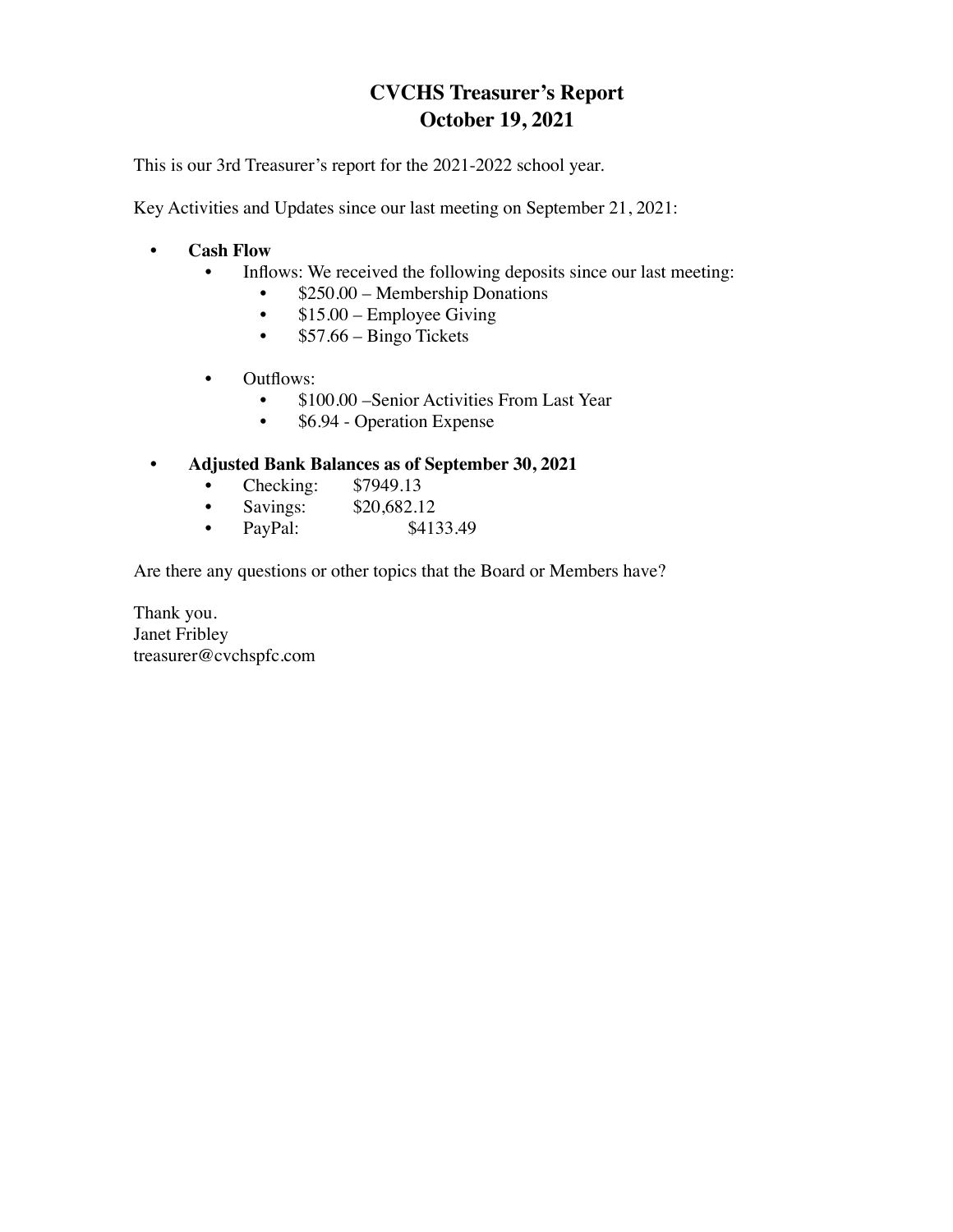| <b>OVERALL TOTAL</b>           | 331.89                     | 215.89       | 547.78         |
|--------------------------------|----------------------------|--------------|----------------|
| <b>TOTAL OUTFLOWS</b>          | 263.66                     | 106.94       | 370.60         |
| 7270 - Senior Activities       | 0.00                       | 100.00       | 100.00         |
| 6120 - Staff Support           | 252.45                     | 0.00         | 252.45         |
| 5010 - PFC Operating Expense   | 11.21                      | 6.94         | 18.15          |
| <b>OUTFLOWS</b>                |                            |              |                |
| <b>TOTAL INFLOWS</b>           | 595.55                     | 322.83       | 918.38         |
| 4420 - Bingo Fundraising       | 0.00                       | 57.66        | 57.66          |
| 4312 - Savings Interest Earned | 0.18                       | 0.17         | 0.35           |
| 4230 - Amazon Smile Donations  | 140.37                     | 0.00         | 140.37         |
| 4020 - Employee Giving         | 15.00                      | 15.00        | 30.00          |
| 4010 - Membership Donations    | 440.00                     | 250.00       | 690.00         |
| <b>INFLOWS</b>                 |                            |              |                |
| Category                       | 8/31/2021                  | 9/30/2021    | <b>TOTAL</b>   |
|                                | $8/1/2021$ -               | $9/1/2021$ - | <b>OVERALL</b> |
| 10/3/2021                      | 8/1/2021 through 9/30/2021 |              |                |

Cash Flow